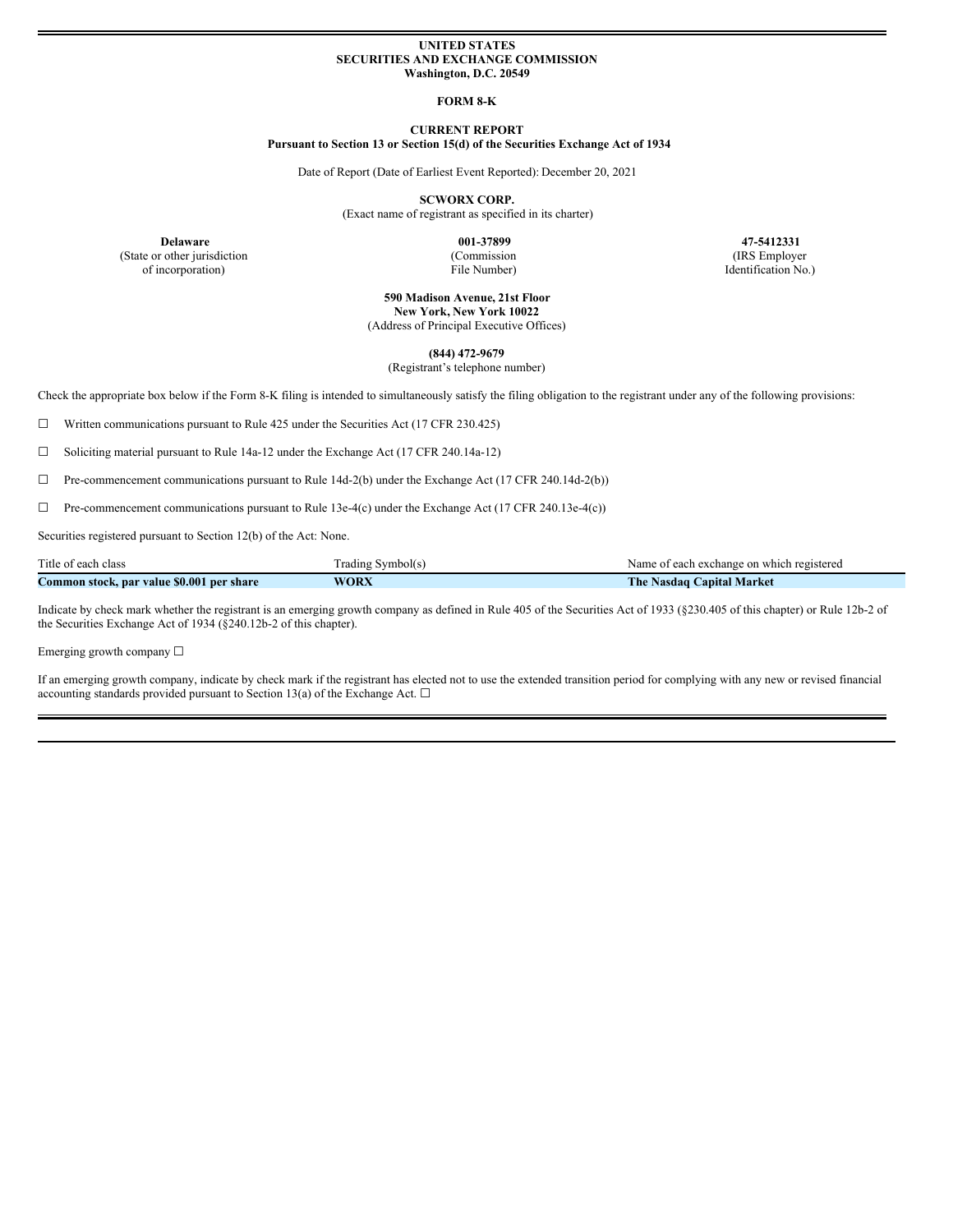#### **Item 1.01. Entry into a Material Definitive Agreement.**

### **Settlement of Securities Class Action Litigation**

## **Background**

As previously disclosed, on April 29, May 27 and June 23, 2020, a series of securities class action cases were filed in the United States District Court for the Southern District of New York against us and our former CEO. All three lawsuits alleged that our company and our former CEO misled investors in connection with our April 13, 2020 press release with respect to the sale of COVID-19 rapid test kits. These three class actions were consolidated on September 18, 2020 and Daniel Yannes was designated lead plaintiff. A consolidated Amended Complaint was filed on October 19, 2020. The action was captioned Daniel Yannes, individually and on behalf of all others similarly situated, Plaintiff ("Plaintiff") vs. SCWorx Corp. and Marc S. Schessel ("Schessel"), Defendants.

## **Settlement Agreement**

On December 20, 2021, the Company and Mr. Schessel entered into a binding agreement with the Plaintiff to settle the litigation. Under the terms of this agreement, (i) the insurers for the Company and Schessel will make a cash payment to the Plaintiff and (ii) the Company will issue \$600,000 worth of common stock to the class Plaintiffs, in exchange for which all parties will be released from all claims related to the securities class action litigation. This agreement provides that the parties will negotiate in good faith to enter into a definitive settlement agreement within thirty days, which agreement will be subject to court approval. Once the Company issues the \$600,000 worth of stock, the Company believes it will have satisfied its obligations with respect to the payment of the \$750,000 accrued retention liability applicable to its D&O insurance policy.